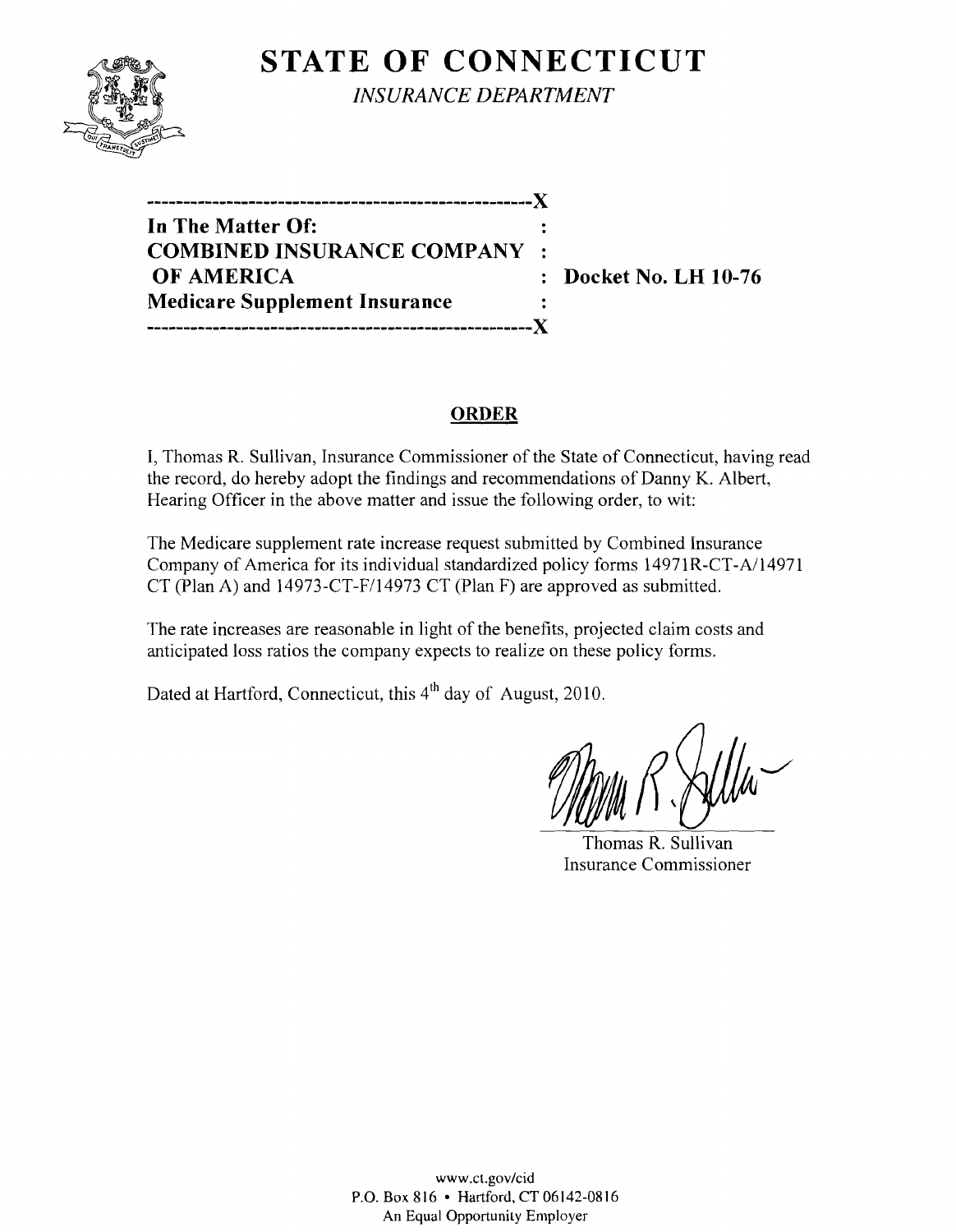# **STATE OF CONNECTICUT**



*INSURANCE DEPARTMENT* 

| *************************            |  |
|--------------------------------------|--|
| In The Matter Of:                    |  |
| <b>COMBINED INSURANCE COMPANY :</b>  |  |
| <b>OF AMERICA</b>                    |  |
| <b>Medicare Supplement Insurance</b> |  |
|                                      |  |

**Docket No. LH 10-76** 

### **PROPOSED FINAL DECISION**

# 1. **INTRODUCTION**

The Insurance Commissioner of the State of Connecticut is empowered to review rates charged for individual and group Medicare supplement policies sold to any resident of this State who is eligible for Medicare. The source for this regulatory authority is contained in Chapter 700c and Section 38a-495a of the Connecticut General Statutes.

After due notice a hearing was held at the Insurance Department in Hartford on July 21, 2010 to consider whether or not the rate increase request submitted by Combined Insurance Company of America on its individual standardized Medicare supplement business should be approved.

No members from the general public attended the hearing.

No representatives from Combined Insurance Company of America attended the hearing.

The hearing was conducted in accordance with the requirements of Section 38a-474, Connecticut General Statutes, the Uniform Administrative Procedures Act, Chapter 54 of the Connecticut General Statutes, and the Insurance Department Rules of Practice, Section 38a-8-1 et seq. of the Regulations of Connecticut State Agencies.

A Medicare supplement (or Medigap) policy is a private health insurance policy sold on an individual or group basis which provides benefits that are additional to the benefits provided by Medicare. For many years Medicare supplement policies have been highly regulated under both state and federal law to protect the interests of persons eligible for Medicare who depend on these policies to provide additional coverage for the costs of health care.

Effective December 1, 2005, Connecticut amended its program of standardized Medicare supplement policies in accordance with Section 38a-495a of the Connecticut General Statutes, and Sections 38a-495a-1 through 38a-495a-21 of the Regulations of Connecticut Agencies. This program, which conforms to federal requirements, provides that all insurers offering Medicare supplement policies for sale in the state must offer the basic "core" package of benefits known as Plan A. Insurers may also offer anyone or more of eleven other plans (Plans B through L).

> www.ct.gov/cid P.O. Box 816 • Hartford, CT 06142-0816 An Equal Opportunity Employer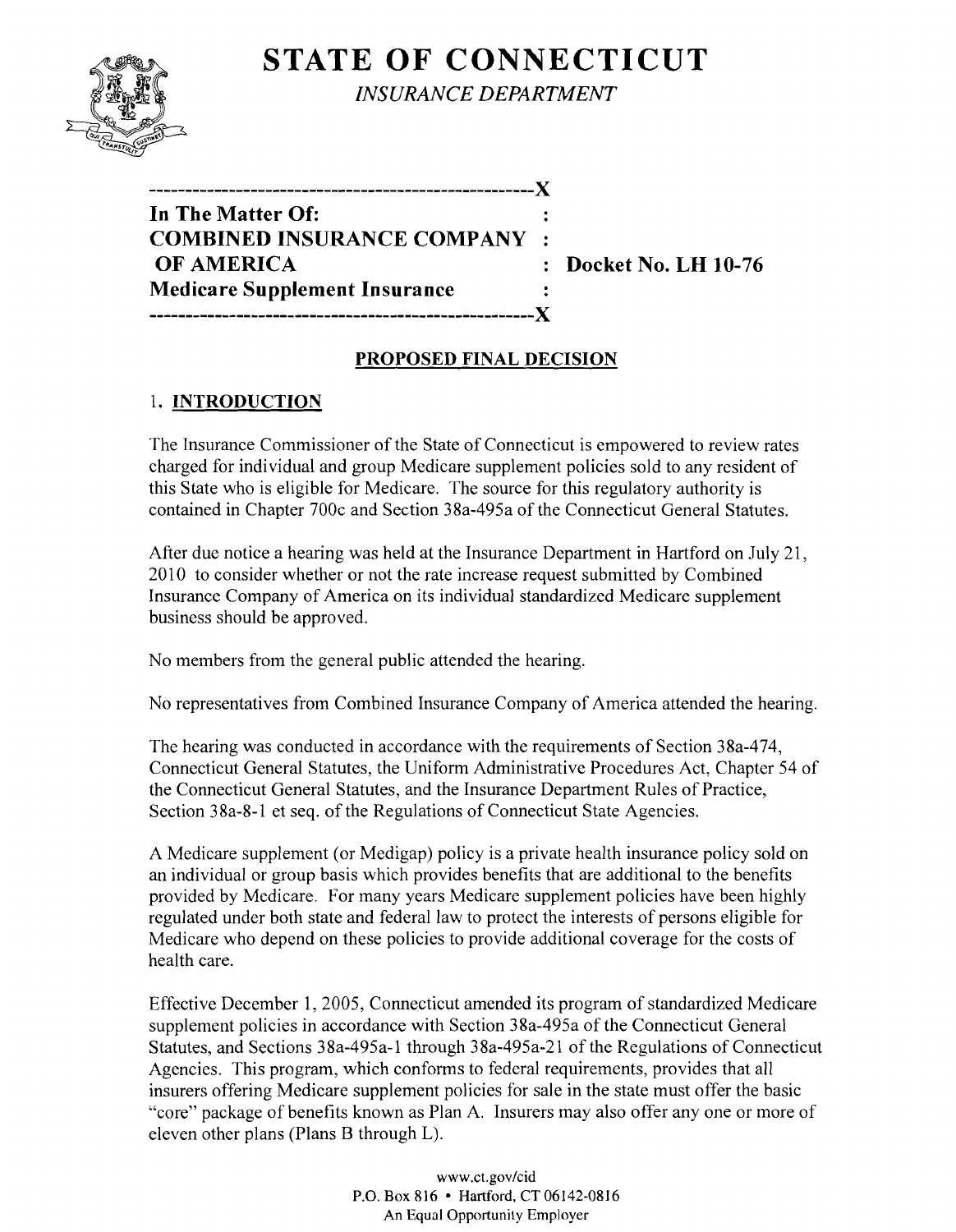Effective January 1, 2006, in accordance with Section 38a-495c of the Connecticut General Statutes (as amended by Public Act 05-20) premiums for all Medicare supplement policies in the state must use community rating. Rates for Plans A through L must be computed without regard to age, gender, previous claims history or the medical condition of any person covered by a Medicare supplement policy or certificate.

The statute provides that coverage under Plan A through L may not be denied on the basis of age, gender, previous claims history or the medical condition of any covered person. Insurers may exclude benefits for losses incurred within six months from the effective date of coverage based on a pre-existing condition.

Effective October 1, 1998, carriers that offer Plan B or Plan C must make these plans as well as Plan A, available to all persons eligible for Medicare by reason of disability.

Insurers must also make the necessary arrangements to receive notice of all claims paid by Medicare for their insureds so that supplemental benefits can be computed and paid without requiring insureds to file claim forms for such benefits. This process of direct notice and automatic claims payment is commonly referred to as "piggybacking" or "crossover".

Sections 38a-495 and 38a-522 of the Connecticut General Statutes, and Section 38a-495a-10 of the Regulations of Connecticut Agencies, state that individual and group Medicare supplement policies must have anticipated loss ratios of 65% and 75%, respectively. Under Sections 38a-495-7 and 38a-495a-l0 of the Regulations of Connecticut Agencies, filings for rate increases must demonstrate that actual and expected losses in relation to premiums meet these standards, and anticipated loss ratios for the entire future period for which the requested premiums are calculated to provide coverage must be expected to equal or exceed the appropriate loss ratio standard.

Section 38a-473 of the Connecticut General Statutes provides that no insurer may incorporate in its rates for Medicare supplement policies factors for expenses that exceed 150% of the average expense ratio for that insurer's entire written premium for all lines of health insurance for the previous calendar year.

#### II. **FINDING OF FACT**

After reviewing the exhibits entered into the record of this proceeding, and utilizing the experience, technical competence and specialized knowledge of the Insurance Department, the undersigned makes the following findings of fact:

1. Combined Insurance Company of America has requested the following rate increases on its individual standardized policy forms 14971 and 14973:

| Plan         | Increase |
|--------------|----------|
| $\mathsf{A}$ | 20.0%    |
| F            | 15.0%    |

2. In-force policies as of 6/30/2009:

| Plan | Connecticut | Nationwide |
|------|-------------|------------|
|      | 26          | 308        |
| -F   | 82          | 8.767      |